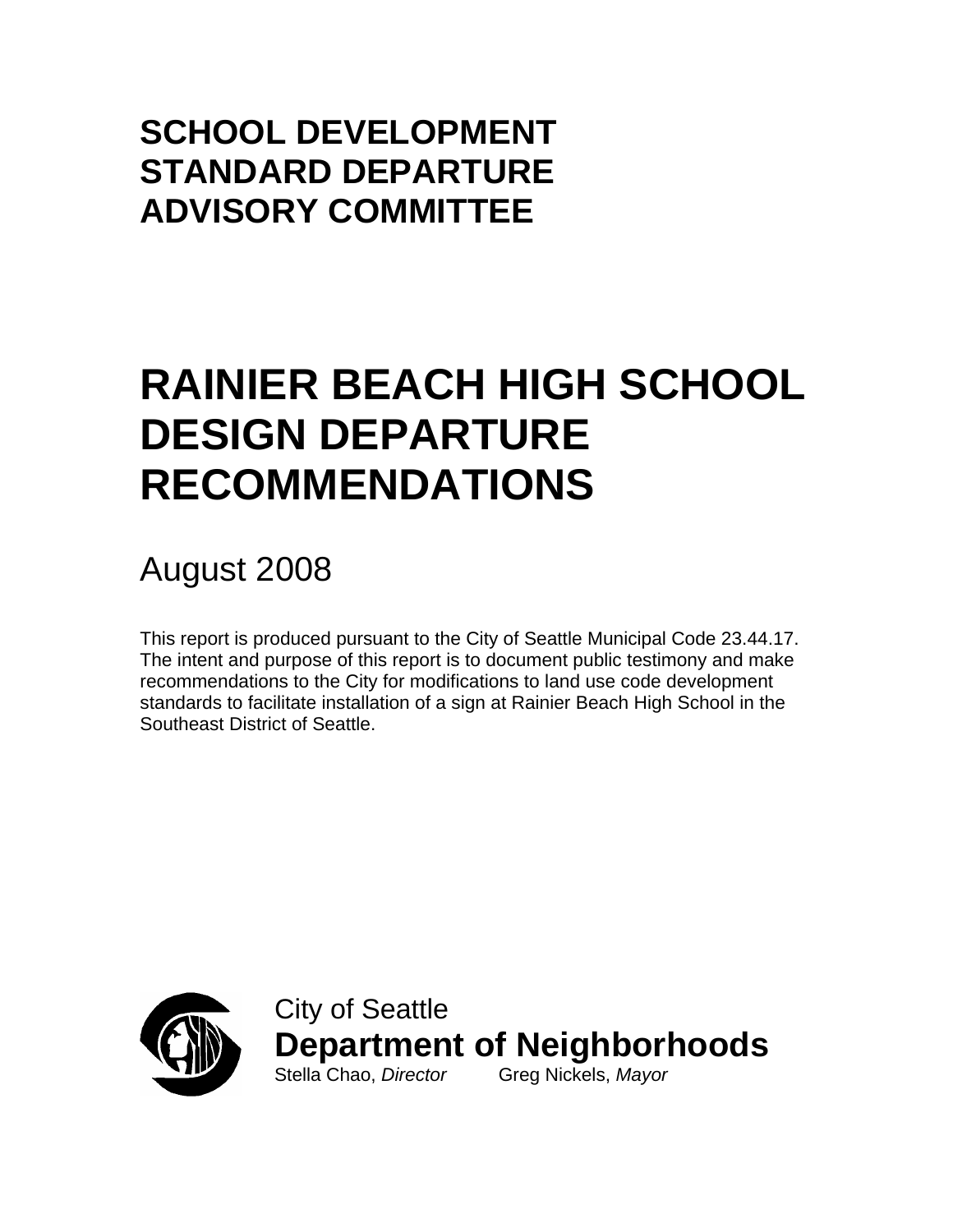## **Rainier Beach High School Design Departure Advisory Committee Report**

## **Table of Contents**

| <b>SECTION</b>                    |                                                                                            | <u>Pg.</u> |  |
|-----------------------------------|--------------------------------------------------------------------------------------------|------------|--|
| Section 1.                        | <b>Background</b>                                                                          | $3 - 5$    |  |
| 1.1                               | <b>General Development Proposal</b>                                                        | $3 - 4$    |  |
| 1.2                               | <b>Neighborhood Characteristics</b>                                                        |            |  |
| 1.3                               | <b>Requests for Departure and Committee Formation</b>                                      |            |  |
| Section 2.                        | <b>Departures</b>                                                                          |            |  |
| 2.1                               | <b>Specific Seattle School District Requests</b>                                           |            |  |
| 2.2                               | <b>Criteria for Committee Review</b><br>2.3<br><b>Committee Review and Recommendations</b> |            |  |
|                                   |                                                                                            |            |  |
|                                   | 2.3.1 Determination that the Departure is Minor                                            | 6          |  |
| 2.3.2 Review of Departure Request |                                                                                            | $6 - 8$    |  |
|                                   | 2.3.3 Committee Conclusions and Recommendations                                            | $8 - 9$    |  |
|                                   | Section 3 - Appendices                                                                     |            |  |
| 3.1                               | Appendix 1 Committee Meeting Summaries                                                     | $10 - 14$  |  |
| 3.2                               | <b>Correspondence Received</b><br>Appendix 2                                               | $15 - 17$  |  |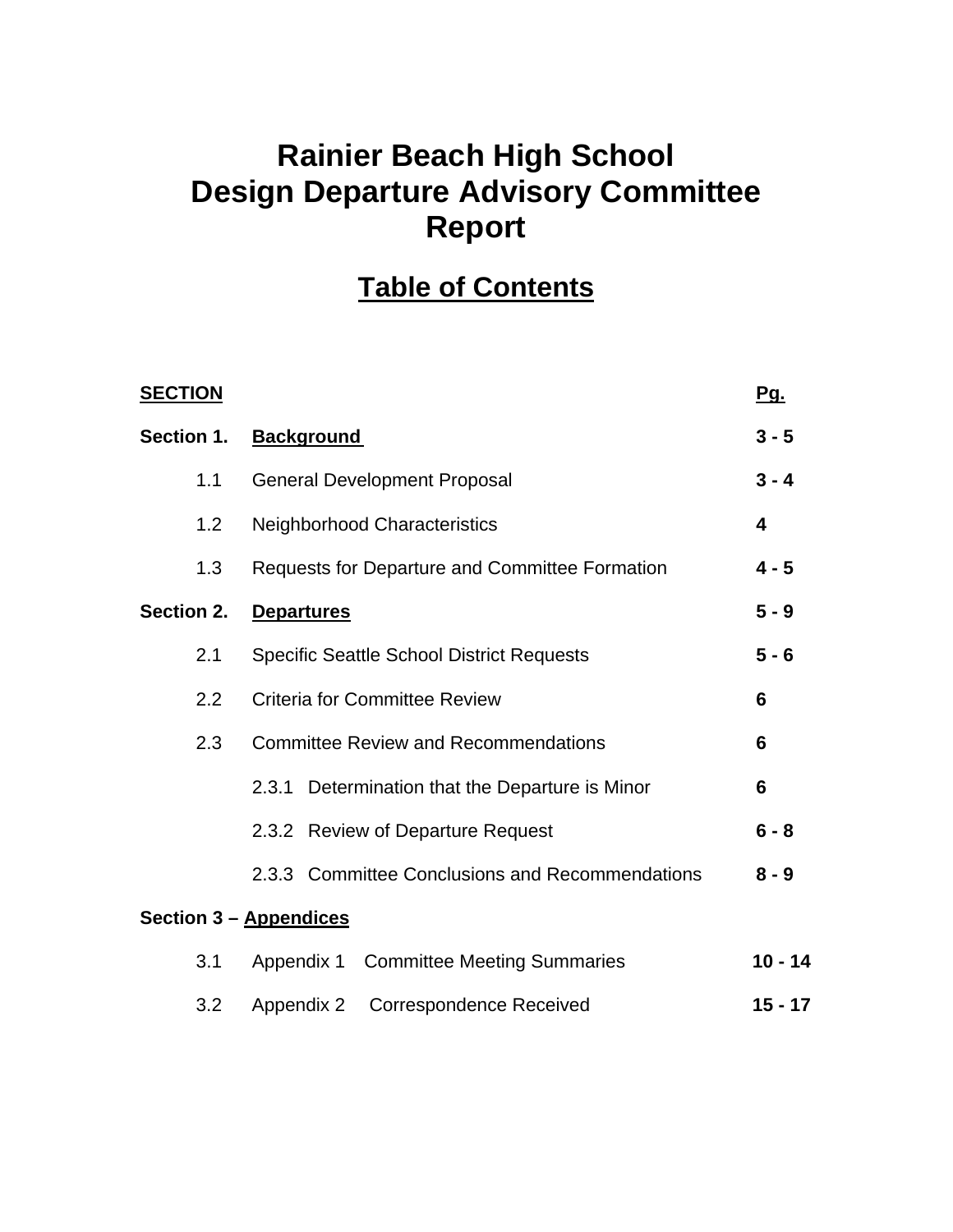## **Rainier Beach High School Design Departure Advisory Committee**

## **Final Report and Findings**

### **Section 1. Background**

### **1.1 General Departure Proposal**

In January 2008, the Seattle School District No. 1 made application on behalf of the Rainier Beach High School PTSA for a departure from certain Seattle

Municipal Code Development Standards to accommodate the future installation of a double-faced illuminated reader board (reader board sign) to be located on South Henderson Street.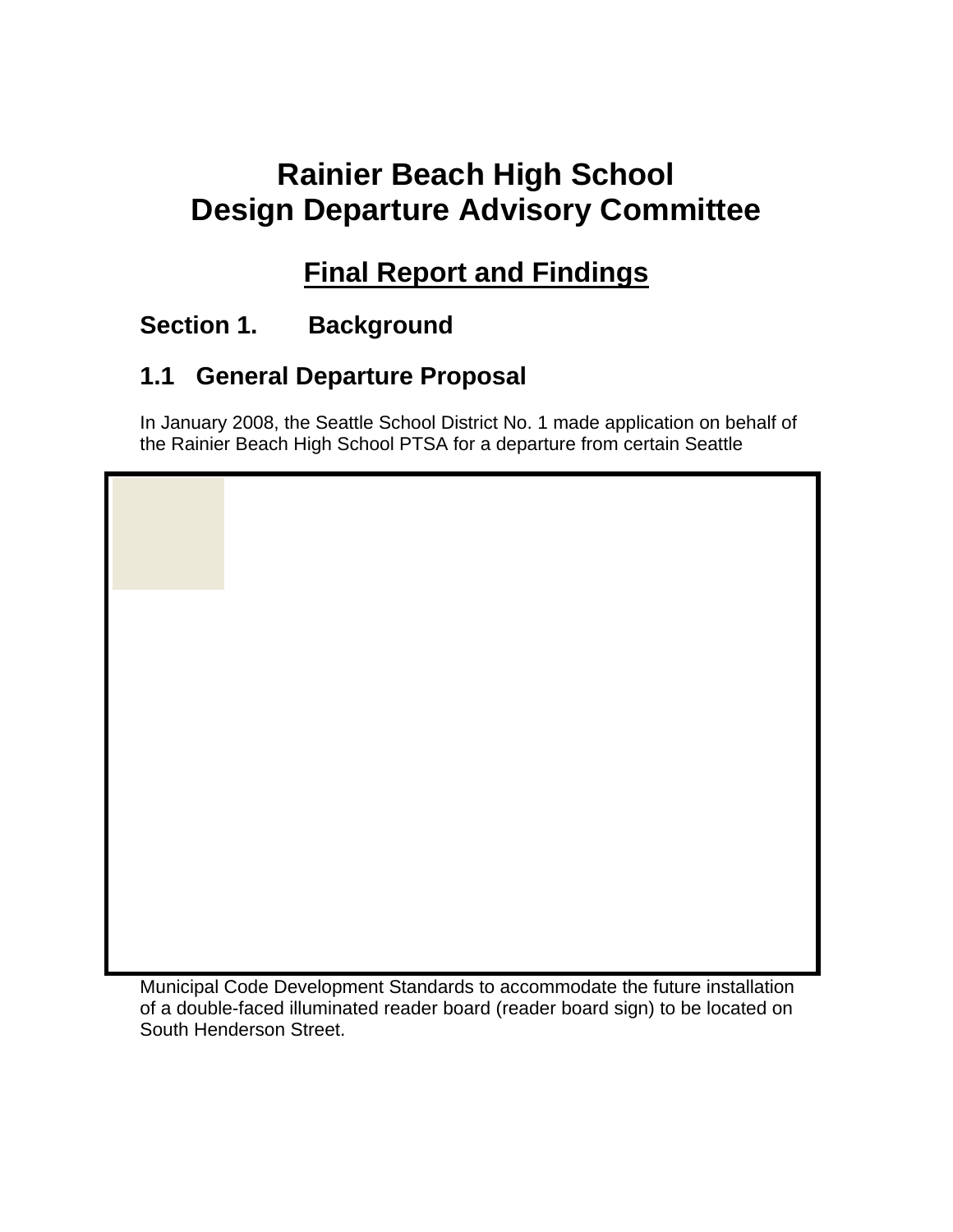|                     | Rainier Beach High |
|---------------------|--------------------|
| Map No. 1.          | <b>School</b>      |
| <b>Vicinity Map</b> |                    |

The reader board sign would be located on the south side of NE 75<sup>th</sup> Street, approximately 300 feet west of the centerline of  $33<sup>rd</sup>$  Avenue NE.

## **1.2 Neighborhood Characteristics**

Development surrounding the school is uniformly single family residential. The general area is very stable. Homes are well maintained and it can be assumed that the pre-dominate use will remain in single family use for the foreseeable future.

## **1.3 Requests for Departure and Committee Formation**

The City initiated the Development Standard Departure Process, pursuant to SMC 23.44.17. Those ordinances require that the Department of Neighborhoods convene an Advisory Committee (Development Standard Advisory Committee) when the School District proposes a departure from development standards.

The purposes of the Development Standard Departure Advisory Committee are: 1) to gather public comment and evaluate the proposed departures for consistency with the objectives and intent of the City's land use policies to ensure that the proposed facility is compatible with the character and use of its surroundings; and 2) to develop a report and recommendation to the City of Seattle Department of Construction and Land Use from the Department of Neighborhoods.

In April 2008, the Department of Planning and Development and the Department of Neighborhoods sent notices to residents within 600 feet of the proposed sign and to a list of individuals and organizations that had shown interest in other community issues in the vicinity of Rainier Beach High School requesting selfnominations for membership on the Development Standard Departure Advisory Committee. After receiving nominations, the committee was appointed as follows:

|  | Code Mandated Category |
|--|------------------------|
|  |                        |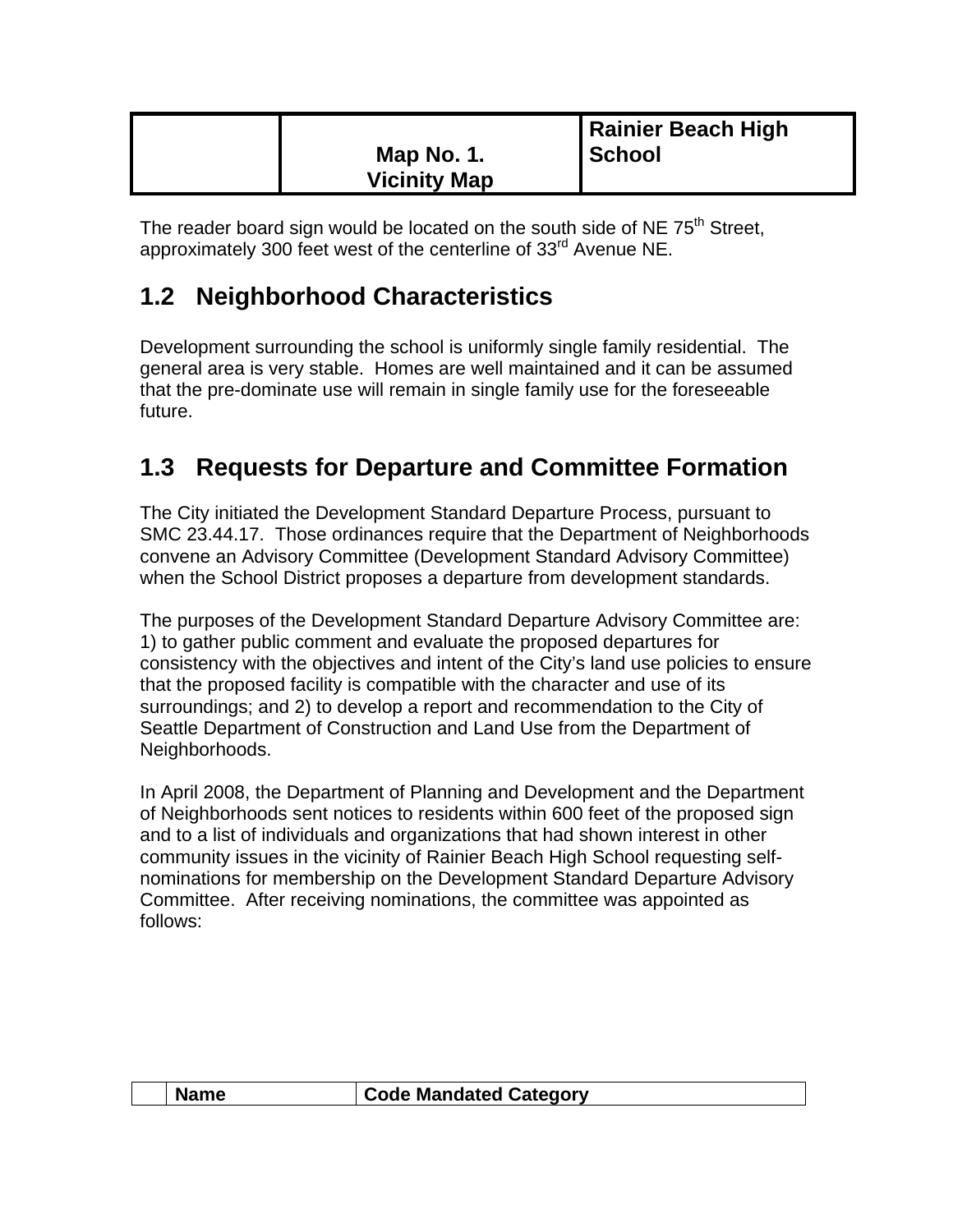|    | <b>Mike Skutack</b>     | Representative of the Seattle School District                                                                           |
|----|-------------------------|-------------------------------------------------------------------------------------------------------------------------|
| 2. | <b>Stella Powell</b>    | Person residing within six hundred (600) feet of the<br>site of the school and any adjoining publicly owned<br>property |
| 3. | <b>Laverne Andrews</b>  | Representative of the parents of the school                                                                             |
| 4. | <b>Rita Green</b>       | Representative of the parents of the school                                                                             |
| 5. | <b>Raymond Anderson</b> | Representatives of the neighborhood                                                                                     |
| 6. | <b>Gregory Davis</b>    | Representatives of the neighborhood                                                                                     |
| 7. | <b>Greg Anderson</b>    | Representative at large                                                                                                 |
| 8. | Thao Tran               | A representative of the City selected by the Director<br>of DON, to act as nonvoting chairperson;                       |
| 9. | <b>Tamara Garrett</b>   | <b>DPD Representative</b>                                                                                               |

### **Section 2. Departures**

### **2.1 Specific District Requests**

The Seattle School District is requesting a waiver (departure) to replace an existing backlit sign with an electronic reader board at Rainier Beach High School located at 8815 Seward Park Ave. South. The proposed new sign would be a 7 ft X 7.5-ft double faced electronic, changing-image sign on an existing monopole that supports an existing back lit style sign. The design height of the new sign will remain at the same height of the existing sign and the school seeks a continuance of this height allowance and non-conforming use in a single family zone. The sign will be facing East and West on South Henderson Street. The new sign will enhance the ability of the school to advertise school events to their surrounding community.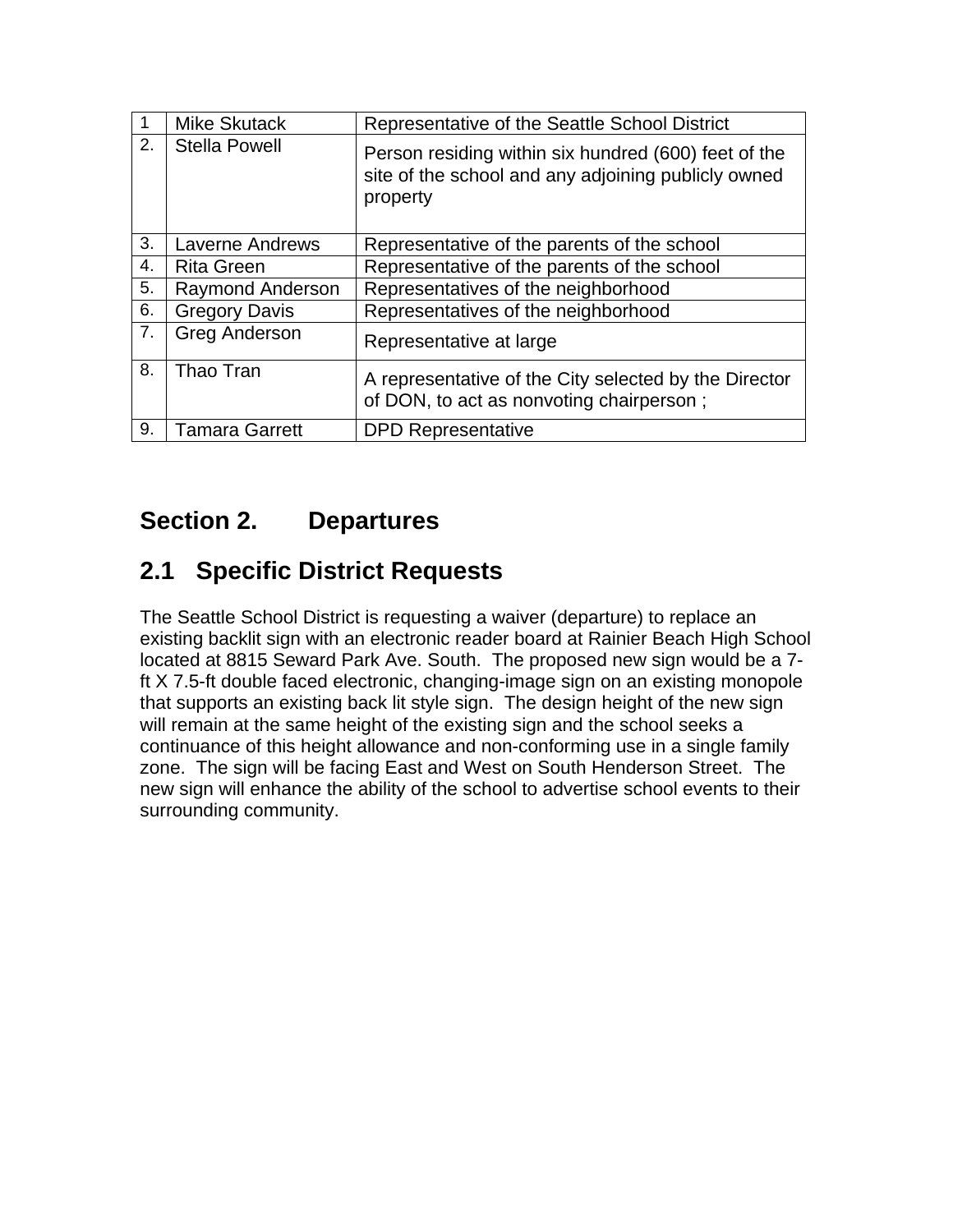

### **Proposed Sign Dimensions**

Under the provisions of the zoning code only 15 square foot signs are allowed within single family zones. Therefore a departure from this requirement is being requested.

### **2.2 Criteria for Committee Review**

In reviewing the departures, the committee is to evaluate:

a. Relationship to the surrounding areas. The acceptable or necessary level of departure shall be evaluated according to: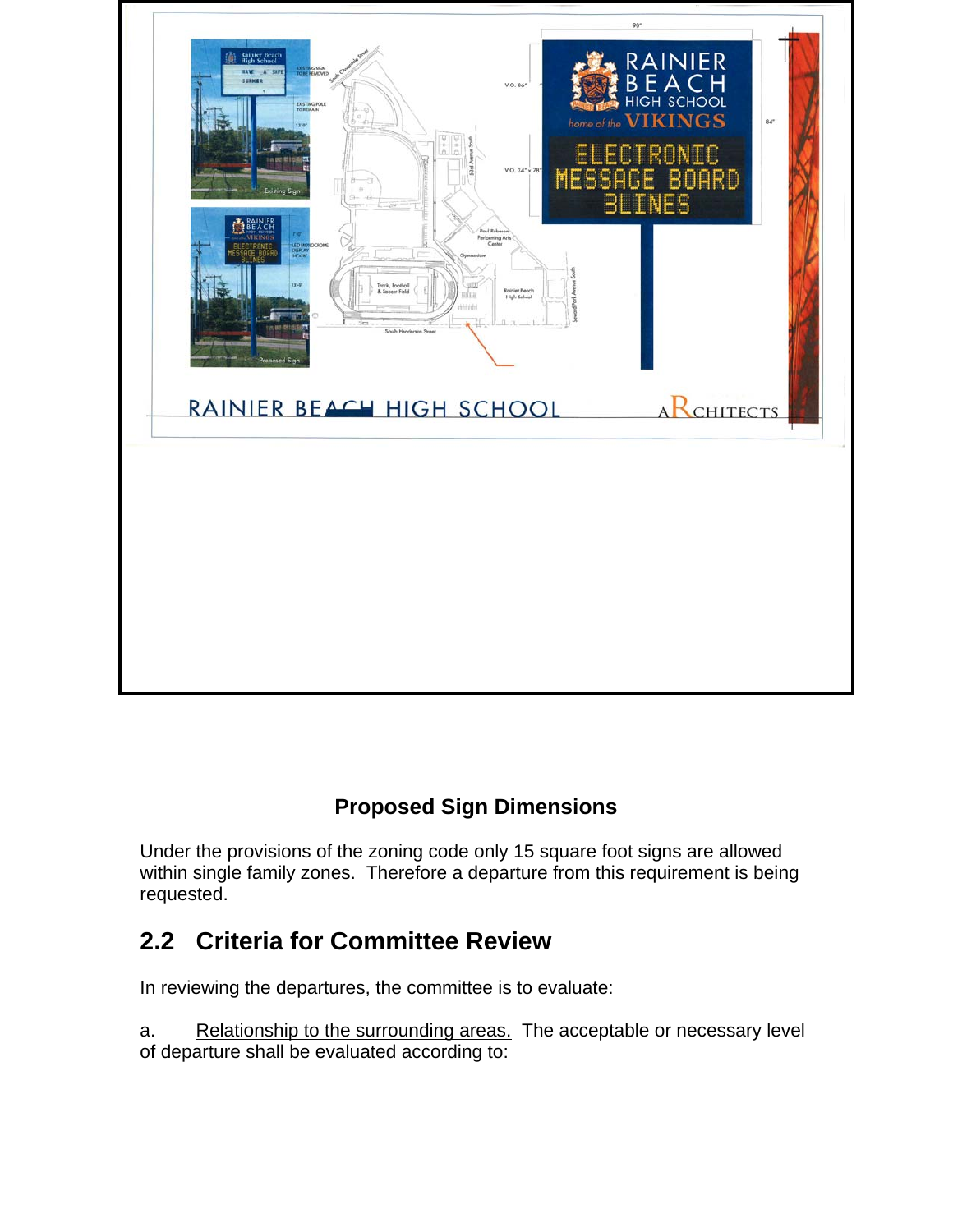(1) Appropriateness in relationship to the character and scale of the surrounding area;

(2) Presence of edges (significant setbacks, major arterials, topographic breaks, and similar features which provide a transition in scale);

(3) Location and design of structures to reduce the appearance of bulk;

(4) Impacts on housing and open space.

b. Need for departure. The physical requirements of the specific proposal and the project's relationship to educational needs shall be balanced with the level of impacts on the surrounding area.

Under the provisions of the code, the committee may determine that a departure is major (requiring a minimum of three public meetings) or minor (requiring only one public meeting).

## **2.3 Committee Review and Recommendations**

### **2.3.1 Determination that the Departure is Minor**

The committee was convened in a public meeting held on June 26, 2008 at the Rainier Beach High School cafeteria. After a full review of the departure request and consideration of all public testimony and correspondence received, the committee determined that the issue was not overly complex, no additional technical information was needed, and that additional public testimony would simply re-enforce already known positions. Therefore, the committee concluded that the requested sign departure should be considered a minor departure request and that only one meeting need be held.

#### **2.3.2 Review of Departure Request in Relationship to Approval Criteria**

The committee reviewed the departure request against the approval criteria and in light of their combined experience concerning the neighborhood. The analysis is as follows:

#### **Relationship to the surrounding areas:**

**(1) Appropriateness in relationship to the character and scale of the surrounding area -** In reviewing the sign departure request, committee members acknowledged that the school itself is a dramatically different scale and character to the surrounding neighborhood. The school property straddles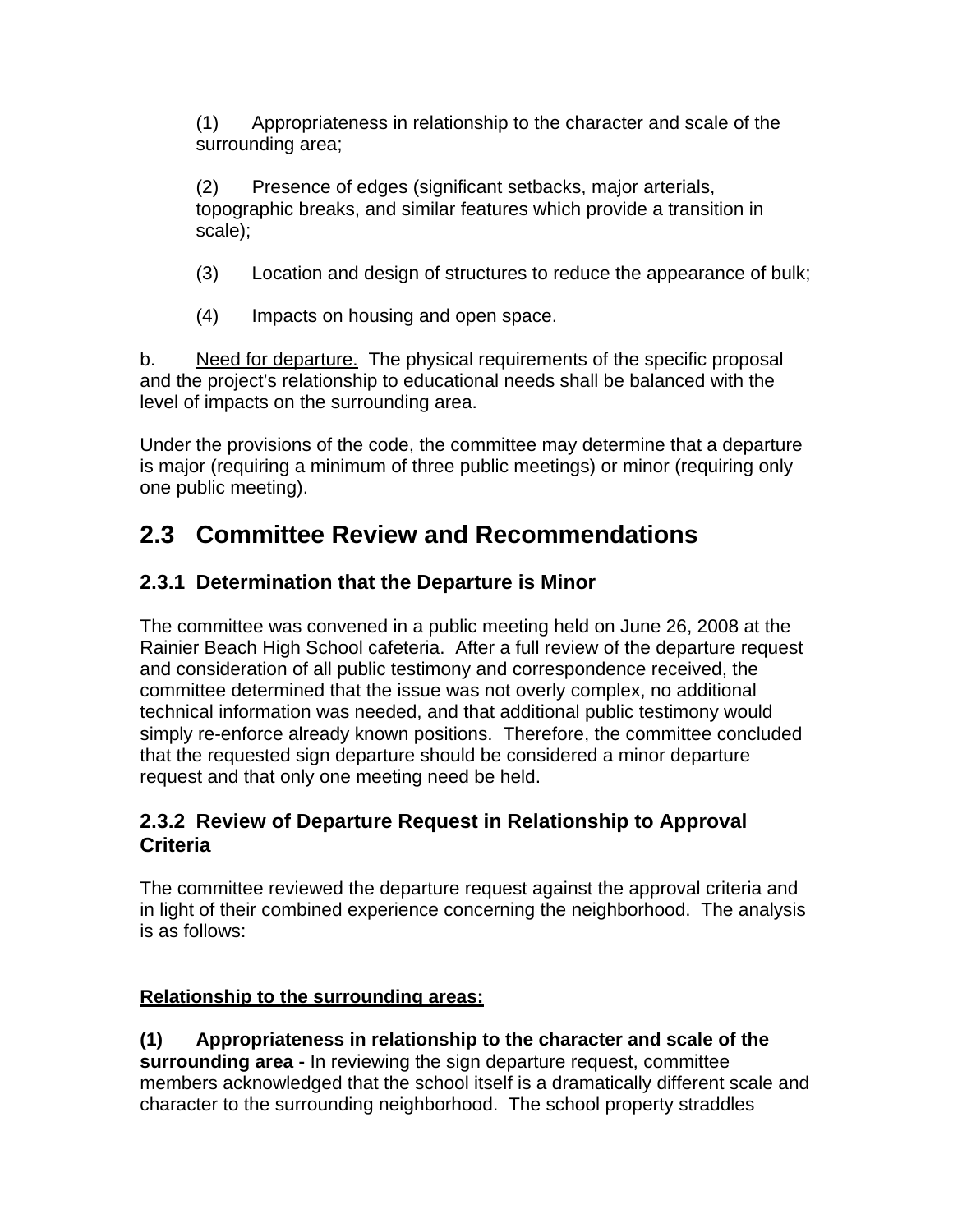between a single family zone on the North and East (8815 Seward Park Avenue South) of the school and multi-family/commercial zone to the West and South (South Henderson Street) of the school.

In reviewing the sign against this criterion the committee concluded that the general size and proportions of the sign were appropriate in respect to character of the adjacent neighborhood.

The bigger problem appears to be the illumination of the sign. Illuminated advertising signs are not allowed within single family zones. Because of this the sign is not necessarily compatible with the character of the adjacent neighborhood. However, it is possible that some light and glare impacts can easily be mitigated. The committee concluded that the level of lighting disturbance could be controlled through limits on hours of operation, and since the sign be pointed East and West on South Henderson Street, the impacts of glare and lighting will not impact residents across the street.

**(2) Presence of edges, significant setbacks, major arterials, topographic breaks, and similar features which provide a transition in scale** – The impact of the proposed sign is not likely to increase since it replaces the existing sign. The sign will be facing East and West on South Henderson Street with setbacks of over 10 feet from the sidewalk curb and at least 90 feet from residents across the street.

**(3) Location and design of structure to reduce the appearance of bulk** – The committee concluded that the size of the new sign is similar to the old one and thus does not increase the appearance of bulk. In fact the new sign is standard to ones used typical in other schools. This represents a reasonable effort by the Seattle School District to control the appearance of bulk.

**(4) Impacts on housing and open space** – The committee concluded that the sign will not significantly impact existing open space especially since the sign faces East and West which is perpendicular to the residents across South Henderson Street. The committee concluded that to ensure impacts on housing, reasonable efforts should be made to reduce light and glare impacts by controlling the signs hours of operation.

#### **Need for Departure:**

The reason for the departure is due to the fact that Rainier Beach encompasses a residential and commercial land use zone that does not allow for electronic signs. Therefore, this is a departure request for the establishment of an electronic sign. In addition, the departure request will enable the school to address the fact that the current reader board is outdated and does not provide for multiple messages given the small amount of space that is available. Also, the existing sign has to physically be placed and removed daily. This is not an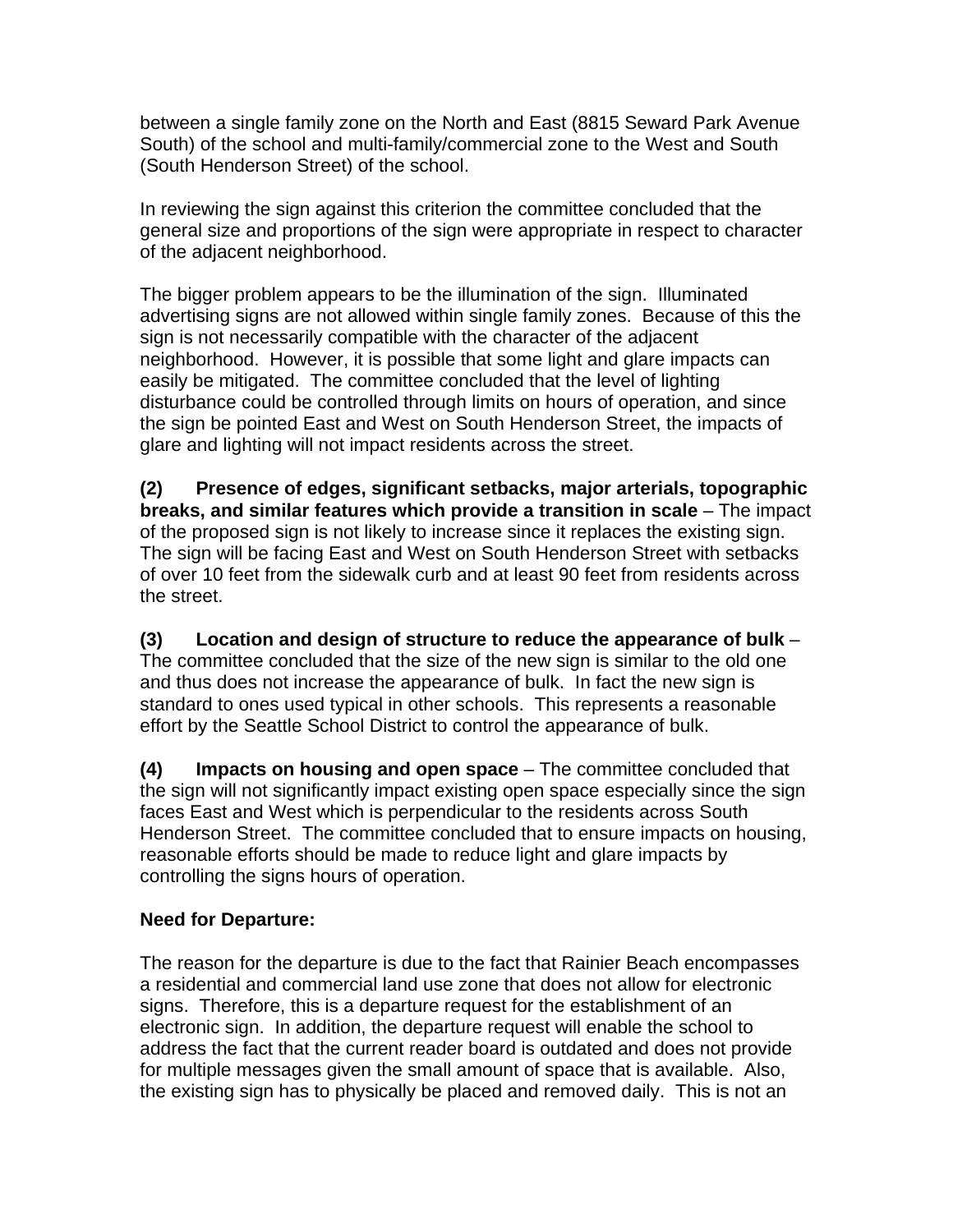efficient method for getting messages out to the public. The backlit sign will make it simpler and more convenient for operation. Finally, an updated backlit sign is regarded as a better way for the school to stay in touch with the community and advertise community events that are held at the school.

#### **2.3.3 Committee Recommendations and Conclusions**

The Rainier Beach High School Design Departure Committee formally concluded that the overriding need for better communication coupled with the need for an upgrade sign constituted a clear and compelling rationale to allow the granting of the departure request.

The committee had thoughtful concerns about the potential factors and impacts of the sign such as glares and reflections, maintenance and costs. In the end, the committee concluded that there were not sufficient reasons to be concerned about any potential impacts of the new replacement backlit sign. The committee also determined that they would like the school to have total control of how they want to use the sign and did not want to impose any conditions. Therefore, the committee chose not to set any recommendations or conditions for use. The approval of the Departure was passed with a unanimous vote.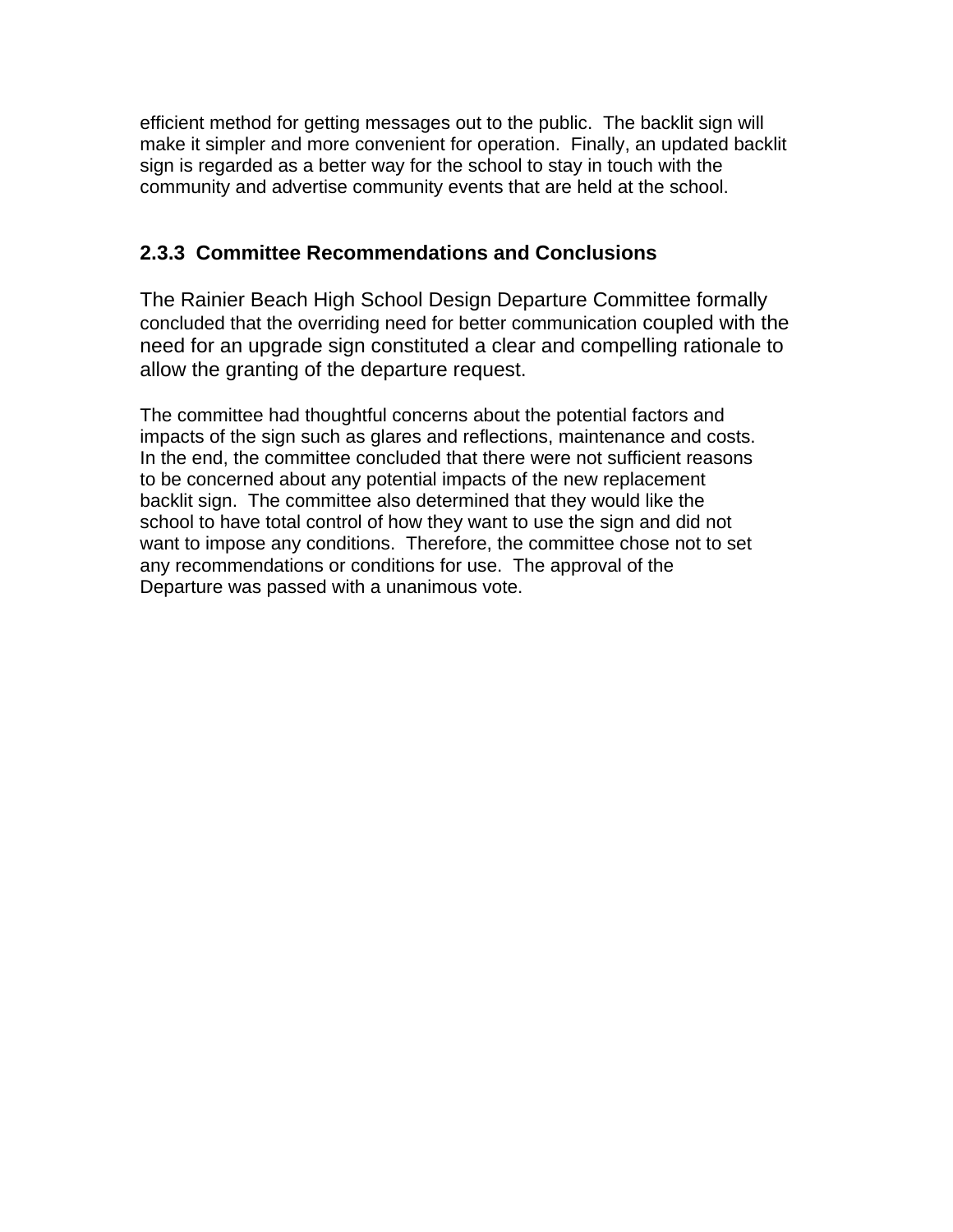## **Section 3 Appendices**

**3.1 Appendix 1 Committee Meeting Summary**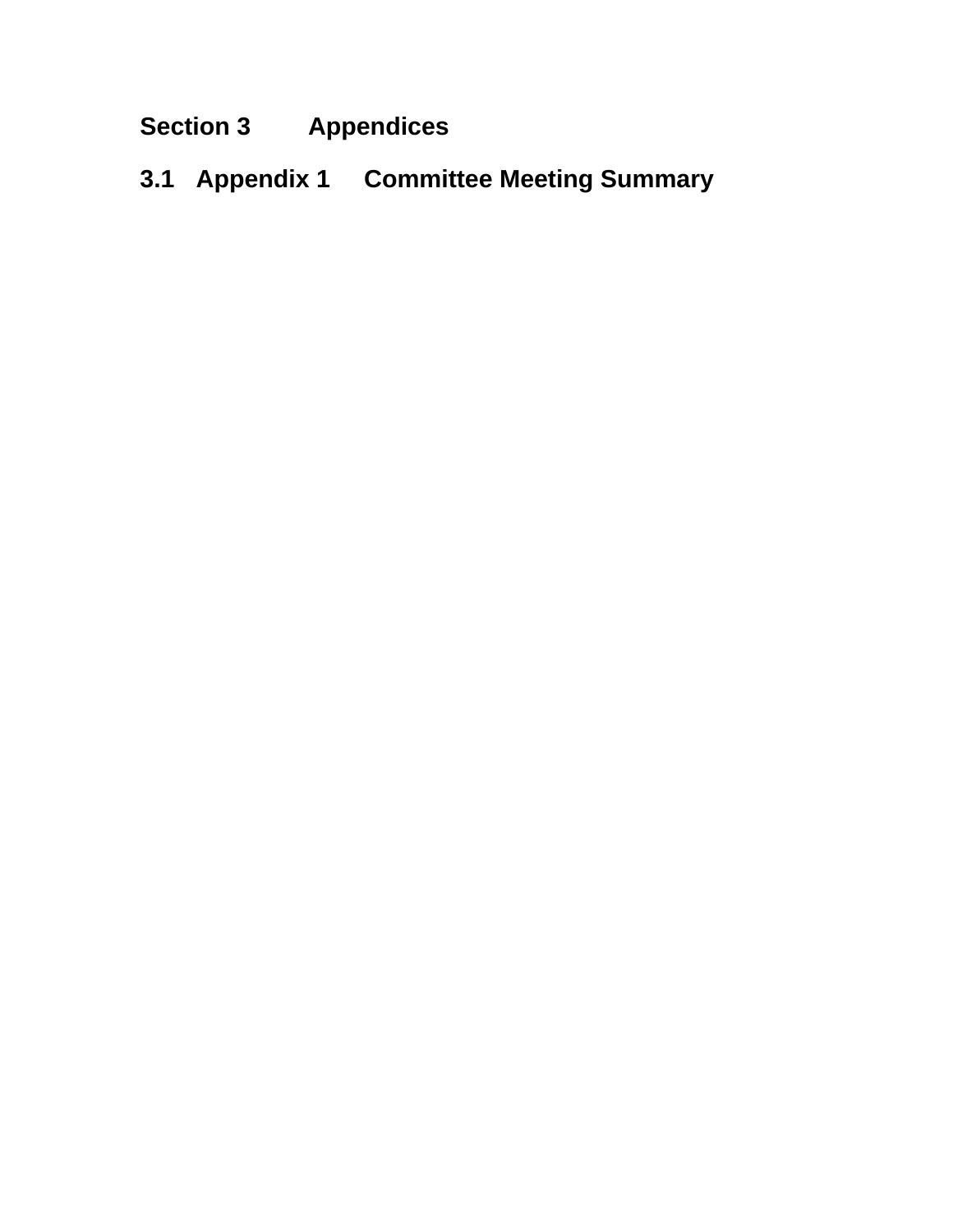#### **Rainier Beach High School Departure June 26, 2008 7:00pm - 8:30pm**

#### **Attendees**:

Stella Powell Raymond Anderson Rita Green Bryon Tello Greg Anderson Sandra Fillmore Gregory Davis LaVerne Andrews Michael Skutack

#### **City Staff**

Thao Tran Tamara Garrett Sharon Star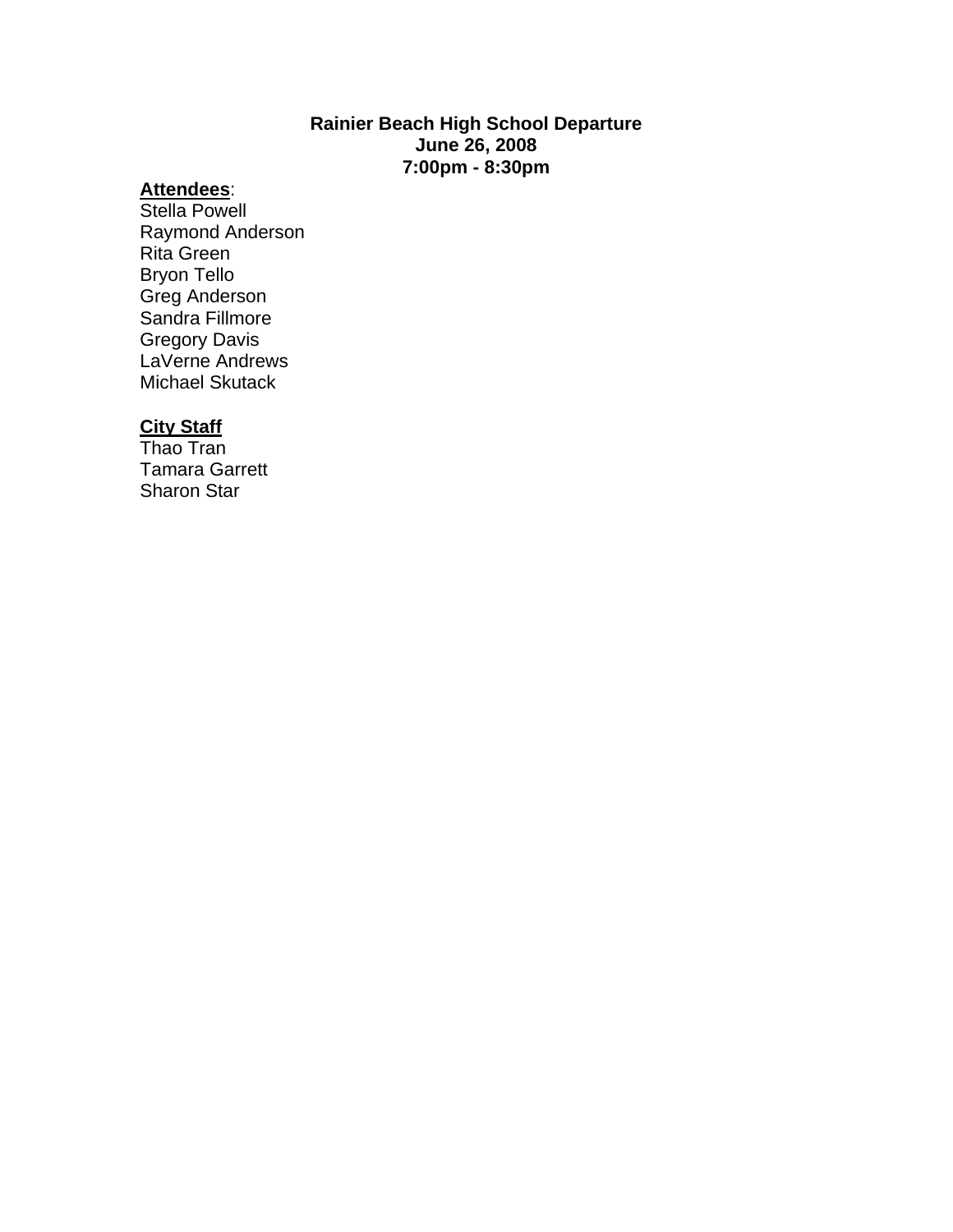#### **Welcome and Introductions**

Meeting convened at 7:18pm. Thao Tran welcomed all in attendance and request that everyone provide a quick self-introduction. He proceeded with stating that he is a nonvoting member and Tamara Garrett said she too was a non-voting member.

#### **Overview of School Departure Process**

Thao Tran distributed a two page handout of information describing the school departure process that also explained the responsibilities of the committee members. He said the meeting would be recorded and minutes taken which will be part of the public record and incorporated into the final report.

The key responsibility of the committee members is to listen to the overall project and the proposed renovations but more importantly to listen to the departure request before making a recommendation. Rolluda Architects will give more details. Here to address a request from Seattle Public Schools to Department of Planning and Development (DPD) to replace the outdoor sign. The current sign is currently outdated and will be replaced with a modern backlit. There are not a lot of changes other than the technology. We are keeping the same height and frame.

#### **Overview of Proposed Departure to Rainier High School**

Michael Skutack gave a brief description of the school and what is happening to it now. Proceeded to speak about the current reader board is outdated and does not provide for multiple messages given the amount of space that they have and the letters are being physically placed and removed daily. It is not very efficient for getting messages out to the public. Currently we have on our agenda a proposal to install a new electric backlit reader board and are working on getting the permit through DPD to get the installation permit. The sign is a backlit fixed light bulb reader board that will utilize the same existing pole. It is located on Henderson Street and our intent is to switch out the electronic reader board with the new board by pulling out the old one and placing the new one in its place. Conduit will be installed to the reader board to feed back to the office area. The principle will be able to type in quickly the messages he wants to get out to community. We think it's a good way for the school to stay in touch with the community and advertise community events that are held at school.

Sandra Fillmore spoke about replacement and that what they have is more current, efficient, and user friendly. In addition, she said the new sign comes with user friendly software – the school can program the software so that the sign can be turned off at night while different messages can be displayed with controlled shut off time. The new sign has the same dimensions of the current sign if not a little smaller, it's 7ft by 7.5ft. The school and community will be very pleased with it.

Rita Green asked about the shut off time. Sandra Fillmore said that it has a shut off feature around 9:00 or 10:00. Michael Skutack also stated that other schools have it set for 10:00pm.

Gregory Anderson asked if the message would be blinking? Bryon Tello stated that it could be either as it can relay messages seven different ways much like a PowerPoint. The board can even do video type information and automatically dims from day to night using the most efficient power light source. The board will not be distracting to drivers or nearby residents. It is not 100% bright at 10:00am when it doesn't need to be.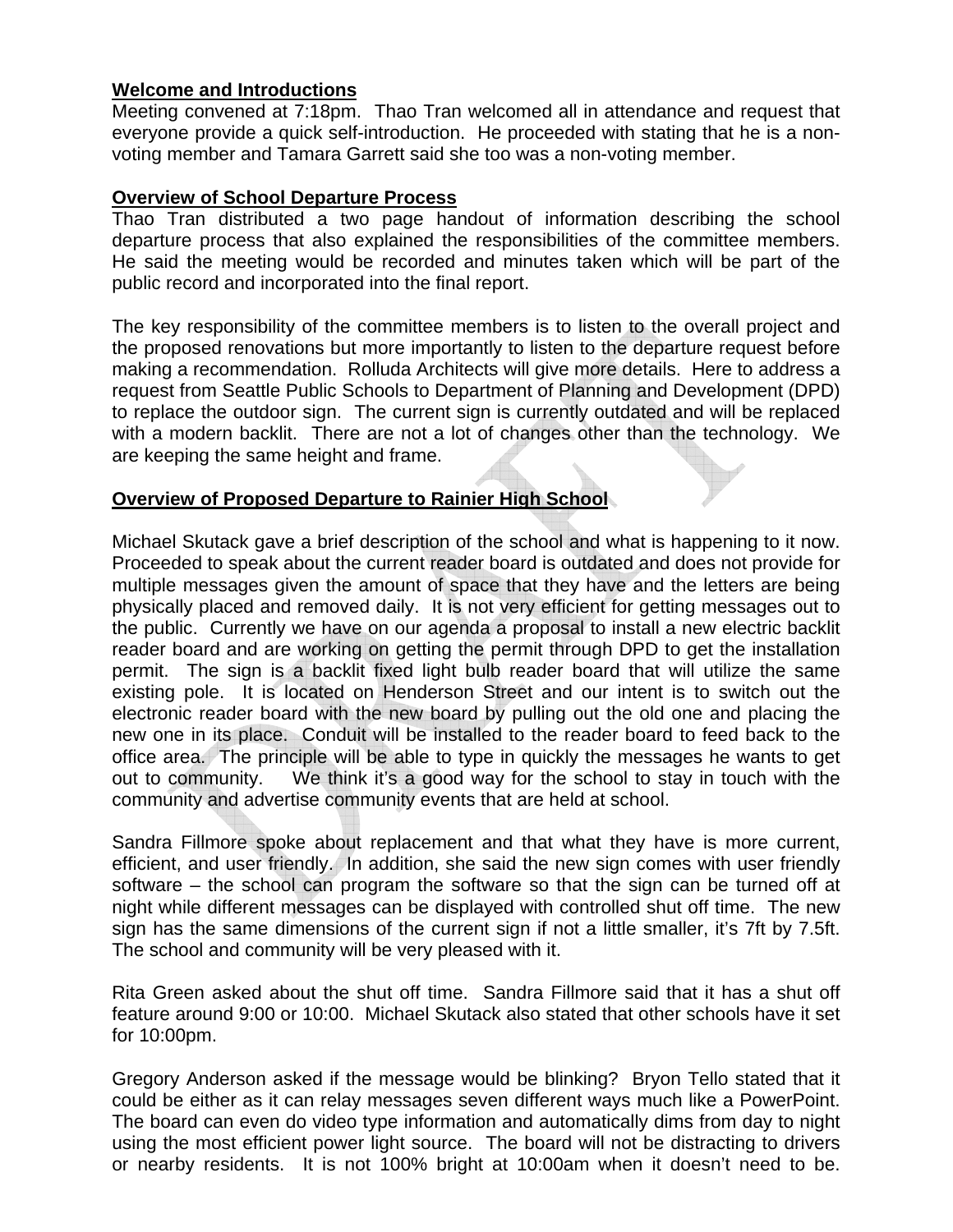LaVerne Andrews asked about the cost for this item? Is this being donated to us? Michael Skutack answered that it is part of the Building, Technology and Academics Levy (BTA). All the upgrades done now are included and this is just one part of it.

Ray Anderson asked what is meant by the statement that "they wanted it"? Michael Skutack answered that the capital levy group convened with the principal, teachers, administration and one student. The group initially went to other schools and looked at different upgrades that had been done, whether it was signs, classrooms, or culinary arts. They took pictures of what they liked to see in their own school and when our next meeting was convened they talked about the improvements that they would like to see at Rainier Beach. Our group had seven meetings over a seven or eight month period. We moved down to a long range plan for the school. The plan may be presented at the next BEX Capital Project Levy and as well as the scope of work happening today. There has been good effort and response from staff and teachers here at the school.

Ray Anderson also asked about who was responsible for the maintenance of the sign? Michael said that the school would be responsible for the sign, we have a low voltage, electrical staff, roofers, and we have a full complement of maintenance staff to handle any problems. Bryon Tello stated that the sign comes with a five year warranty and the average expectancy of LED is 11,000 hours which is 11 years of continuous running which demonstrates that the light is very efficient on longevity.

Greg Anderson asked about keeping the shell of the existing sign. Mike Skutack said the pole stays and the inside will be replaced. Conduit will run from building to pole.

Sandra Fillmore gave the measurements of the new one to be 7 x 7.5 ft and the old is 7 x 8.6 ft.

A question was asked why is it smaller that the old one? Mike Skutack said it scrolls across and not limited by the footprint of the sign and that many messages can be displayed at once.

Gregory Anderson asked about the departure? Thao Tran replied Seattle Municipal code doesn't have a zone just for schools. Schools are located in residential neighborhoods, they have a built in process that if you want to do a change with the school you have to get community input with advisory comments to document and incorporate community concerns and participation. Tamara Garrett stated why departures are required for this particular sign is that this school is located in two different zones, one is the residential zone and this allows for electronic reader sign and they are a lot smaller.

Gregory Anderson asked if this reader board was maintenance free and what is the maintenance time? If it needs maintenance, Rainier Beach High School (RB) has staff that will look at it as well as call it in to have it repaired. Bryon Tello said that they have a response time under three days.

Gregory Anderson asked about the brightness of the sign and that some might not like it? Mike Skutack responded that the sign is East to West and does not face community housing. Bryon Tello added it is not like a flood light, it glows and is smaller with less impact. Because the sign is perpendicular to the community, residents across the street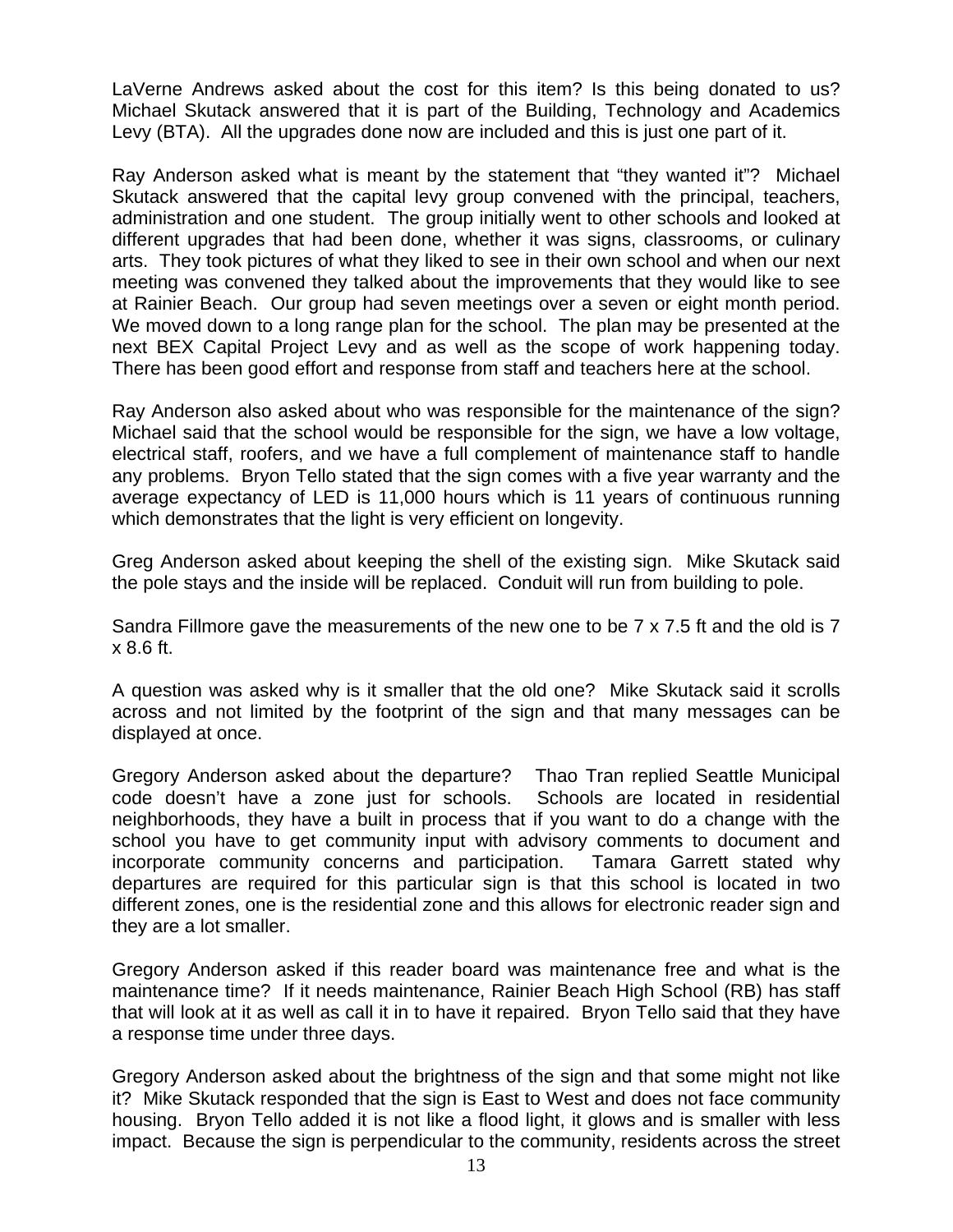will not see the sign. Mike Skutack said that in regards to operation time, they will be turned on at 6:45 am and off at 10:00 pm.

A general question to attendees is what people think? Most like it a lot better than what is there now. Mike said that time was spent on making sure that it has the RB logo. Mike stated that you can rapidly change the message and have different events at the same time. It enhances the community connection between the school and neighborhood.

Ray Anderson asked about the covering over the sign. Bryon Tello said this sign has a polycarbonate plastic, which it technically unbreakable. It is very durable. This unit communicates with only one computer and it has a lock. The principal has control of it.

Question was asked about how easily replace if damaged? Bryon Tello said that if broken LED come in panels 18 x 18 and they are replaced so they plug and play. A booklet was passed around to see what Bryon Tello was speaking about.

#### **Committee Decision**

Rita Green motioned to approve the Rainier Beach High School departure and Stella Powell seconded the motion.

#### **Motion:**

Pass – Unanimous Objections - None

Tamara Garrett reminded that they needed to decide whether it is a minor or a major departure.

Ray Anderson motion for the Rainier Beach Departure to be a minor departure and LaVerne Andrews seconded the motion.

#### **Motion:**

Pass - All Objections – None

Thao Tran then asked about if they wanted any conditions to be included. Gregory asked if their have been other negative issues with this. Mike Skutack stated that the 10:00pm cut-off time. Biggest concern is the sign flashing all night long. Stella Powell stated that this should be open to school decisions.

Discussion on what if this is exclusive use only for the school. Mike Skutack stated that no commercial advertisements are allowed. Open to community events and school events.

Thao Tran spoke about the value of the sign for the school outweighs the impacts to the neighborhoods which they agreed upon.

Ray Anderson asked if other schools with comparable signs if the costs are equal or are you over extending for this school alone? Is there a report of the research done with